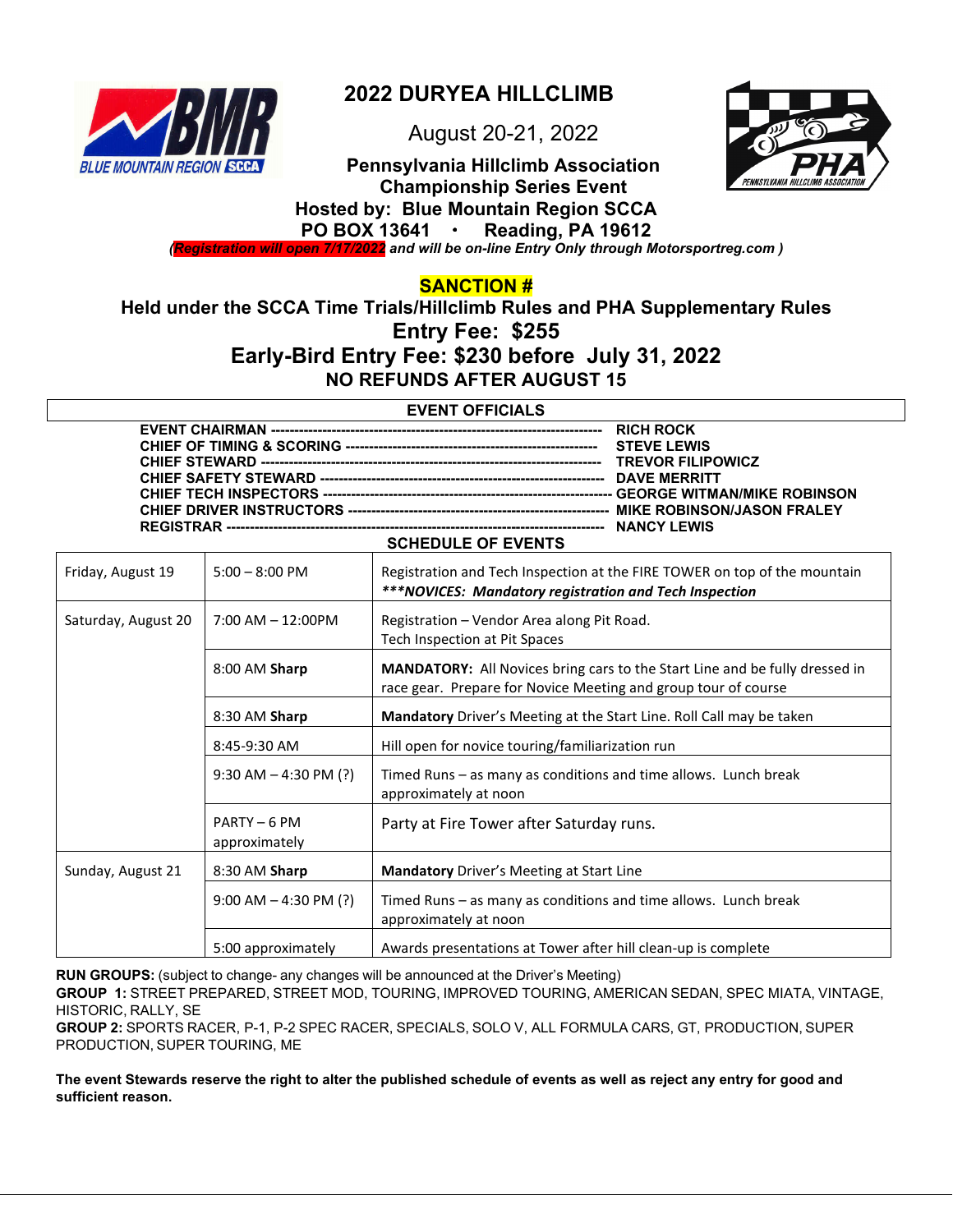# 2022 Pennsylvania Hillclimb Association Championship Series Event

**PHA SUPPLEMENTARY REGULATIONS ARE AT:** 

**Example 1 Definition of the set of the set of the set of the set of the set of the set of the set of the set o** 

**Duryea Hillclimb – SCCA Hillclimb August 20-21, 2022 Sanction # \_\_\_\_\_\_\_\_\_\_\_\_\_\_** 

### **Organized by Blue Mountain Region SCCA**

### **Registration will be On-Line only through Motorsportreg.com**

### **Chief Steward – Trevor Filipowicz Chief Registrar – Nancy Lewis**

This event is scheduled as a two day event; all cars will compete both days. A driver unable to compete on either day forfeits all timed runs offered for that day. A driver showing up for registration and tech inspection after timed runs have started forfeits any missed runs. **This event is run under the SCCA Time Trials/Hillclimb Rules (TTR) and the PHA Supplemental Rules**

**APPLICATION:** On-line entry must be filled in completely and submitted with payment. Entries will be accepted on a first come first served basis. No Refunds after August 15th, 2022. Each driver must submit a separate application. Two drivers per car will be permitted. If there are any questions or special requests, contact the Organizer whose name and telephone number are listed on the event schedule.

**ENTRY LIMITS:** The first **100** entries will be firm entries.

### **WITHDRAWALS-CANCELLATIONS: No Refund will be made for cancellations after August 15, 2022**

**NOVICES:** If you are a novice, and do not have your SCCA membership, please obtain your membership two weeks prior to the event. Go to the SCCA website ( SCCA.org ), Click on Member Benefits and then click on JOIN TODAY.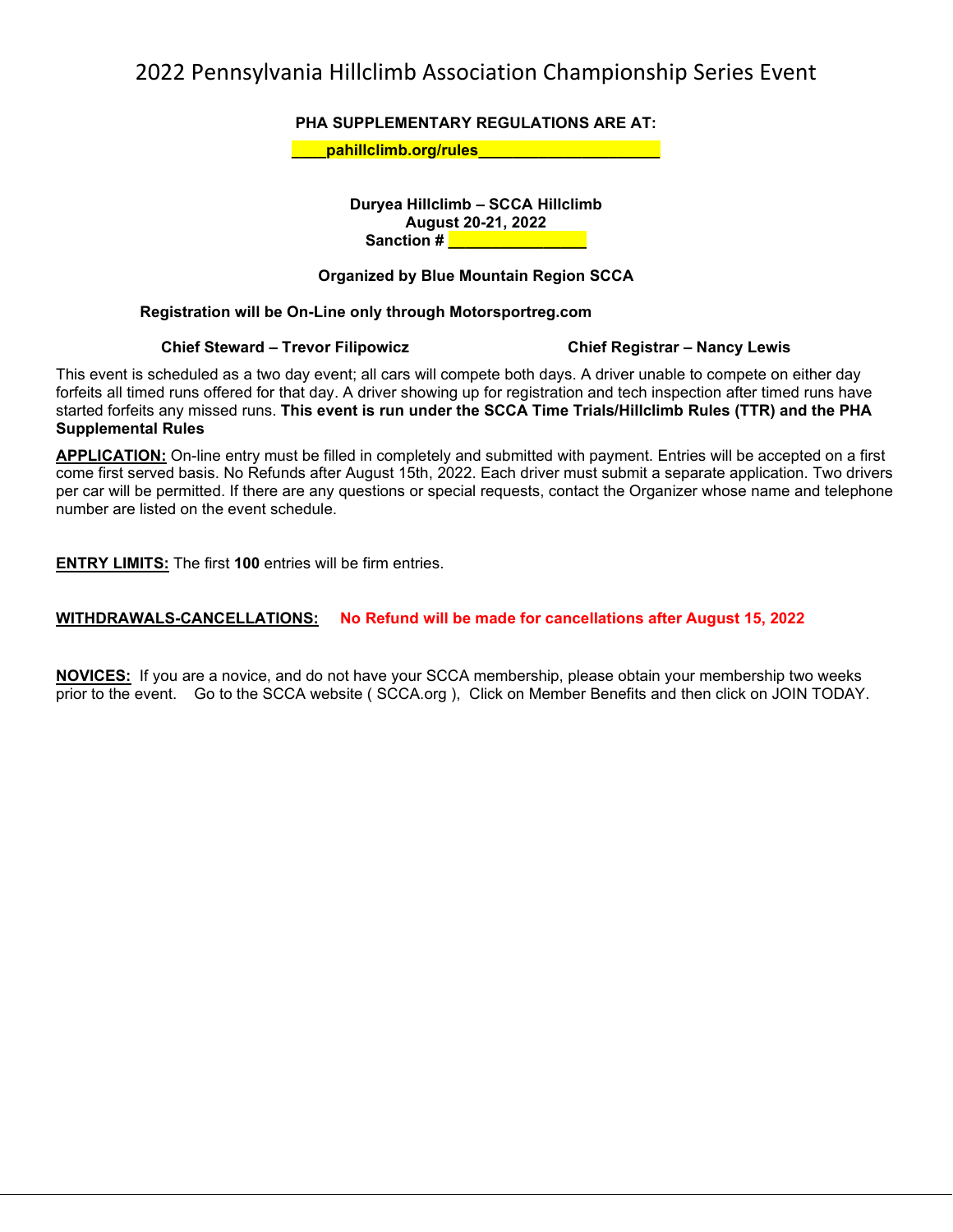# **DURYEA HILLCLIMB STAND-BY (wait-list) REGULATIONS**

- 1. The Duryea Hillclimb is capped at 100 entries.
- 2. A confirmed entry is an entry **paid in full**. No refunds will be made after August 15
- **3.** Once the 100 entry cap has been reached with the on-line registrations, a Wait-List will be initiated. If there are cancellations, the first person on the wait-list will be contacted to confirm that they are still interested to participate. If so, they will be removed from wait-list and placed as a confirmed entry. If additional cancellations occur, the wait-list drivers will be notified in order.

### **SCCA MEMBERSHIPS AND TIME TRIAL LICENSES / NOVICE LICENSES**

All Participants must have a valid SCCA membership, Hillclimb License, Time Trial License or valid competition license

- SCCA Memberships will be available at **Friday night** registration **ONLY.** *While you can do this at Friday registration, it is highly recommended you obtain this from SCCA two weeks prior to the event.*
- SCCA membership through Blue Mountain Region is \$85.00.
- The SCCA does not accept cash. You may pay by credit card (Visa or Master Card), or check / Money Order made payable to 'SCCA'.
- BMR can not accept cash for SCCA membership and licenses.

**Online registration will open on 7/17/2022**